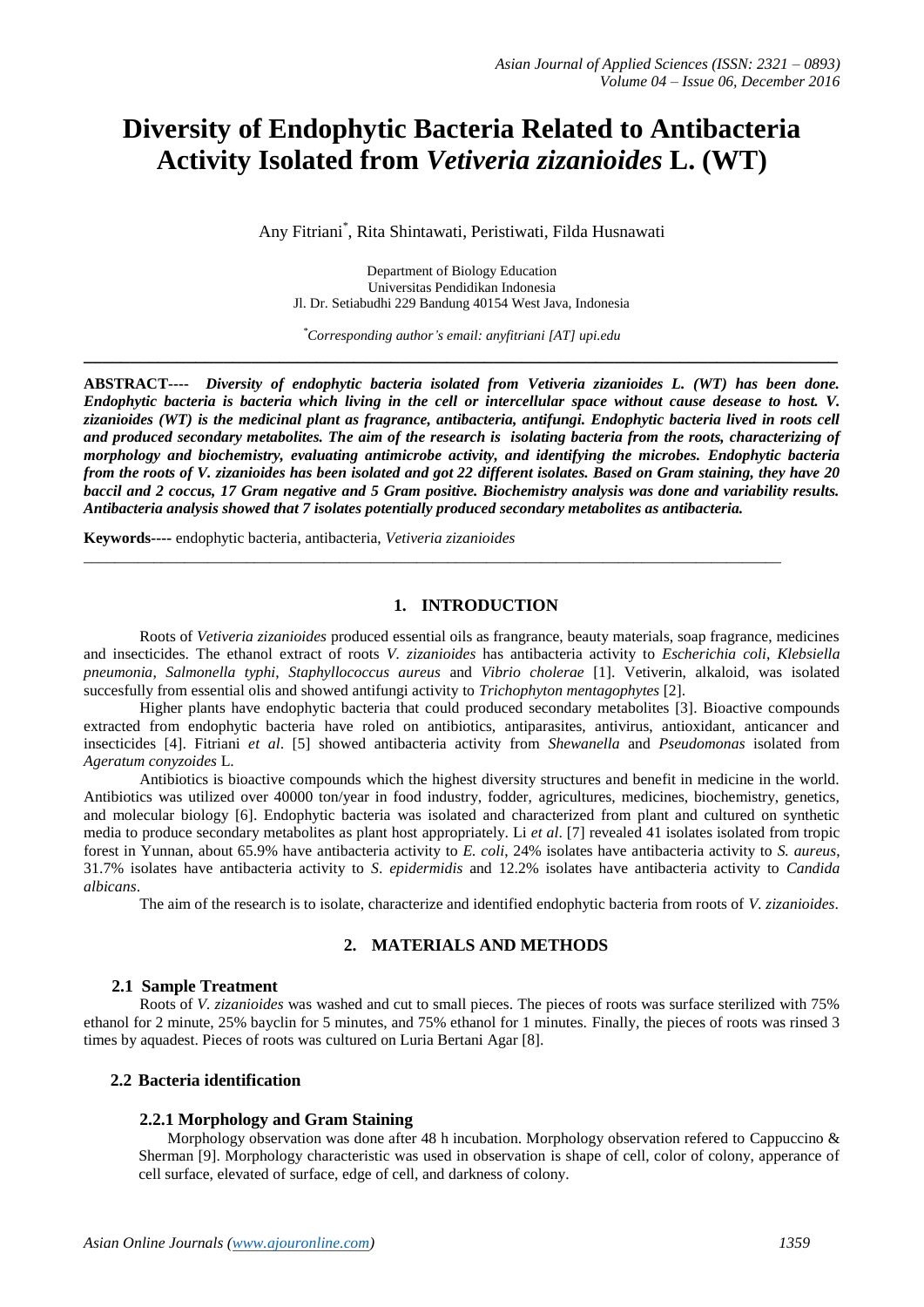## **2.2.2 Biochemistry Characteristic Observation**

 Biochemistry characterization was analysed including amylum hydrolysis, lipid hydrolysis, kasein hydrolysis, casein hydrolisis, Catalase test, Urease Test, Gelatine test, sucrose fermentation, lactose fermentation, dextrose fermentation, Citrate utilization, Indole production, Metil Red, and Voges-Proskauer.

#### **2.2.3 Genus Identification**

Genus of isolates was identified based on Bergeys Manual [10].

## **2.2.4 Antibacteria Bioassay**

 Antibacteria bioassay used disc difussion method [9]. One colony was culture in 25 mL medium in flask 100 mL for 16 h. Ten mL culture was centrifuged at 10000 g for 10 min. The paper disks was submerged in fifteen L of supernatant. The treatment was done duplicate.

# **3. RESULTS AND DISCUSSION**

Small pieces of roots of *V. zizanioides* was culture on LA media for 48 h. There are 35 colonies which growth on media. First colony analysis showed that 31 isolates were different, and the second colony analysis revealed 22 bacteria isolates were different. The yield last analysis went to further analysis.

All isolates were analysed morphology characteristic and showed that all isolates had differently combination characteristic. Actually, almost all of isolates are round and spheical (64%), color of colony are white (64%), shiny colony are very limited (23%), colony are thick and concentrated (73%), elevation of colony are flatted (82%), and edge of colony are smooth (36%).

Gram staining analysis indicated that 20 isolates have bacilli cell and 2 isolates have coccus cell. Only 5 isolates were as Gram positive and 17 isolates were as Gram negative. Analysis of biochemistry characteristic showed that all isolates had diversity character (Table 1).

# Table 1. Biochemistry identification of endophytic bacteria from roots of *Vetiveria zizanioides*

|                | <b>Biochemistry characteristic</b> |          |                          |     |                          |                          |                |                          |                          |           |                          |              |
|----------------|------------------------------------|----------|--------------------------|-----|--------------------------|--------------------------|----------------|--------------------------|--------------------------|-----------|--------------------------|--------------|
| <b>ISOLATE</b> | $\mathbf{A}$                       | $\bf{B}$ | $\mathbf C$              | D   | ${\bf E}$                | F                        | G              | H                        | I                        | ${\bf J}$ | $\bf K$                  | $\mathbf{L}$ |
| 1              | $+$                                | $+$      | $+$                      | $+$ | $+$                      | $\overline{\phantom{a}}$ | $+$            | $\overline{\phantom{a}}$ | $\overline{\phantom{a}}$ | $\sim$    | $+$                      | $+$          |
| 2              | $\overline{\phantom{a}}$           | $+$      | $+$                      | $+$ | $\overline{\phantom{a}}$ | $\overline{\phantom{a}}$ | $\sim$         | $\sim$                   | $\sim$                   | $\sim$    | $\overline{\phantom{a}}$ | $\sim$       |
| 3              | $+$                                | $\sim$   | $+$                      | $+$ | $+$                      | $\sim$                   | $+$ /G         | $\sim$                   | $\sim$                   | $+$       | $+$                      | $^{+}$       |
| $\overline{4}$ | $\overline{\phantom{a}}$           | $+$      | $\overline{\phantom{a}}$ | $+$ | $+$                      | $\sim$                   | $\sim$         | $\sim$                   | $\overline{\phantom{a}}$ | $\sim$    | $\overline{\phantom{a}}$ | $\sim$       |
| 5              | $+$                                | $+$      | $+$                      | $+$ | $+$                      | $\overline{\phantom{a}}$ | $+$ /G         | $\overline{\phantom{a}}$ | $\sim$                   | $+$       | $+$                      | $+$          |
| 6              | $+$                                | $+$      | $+$                      | $+$ | $+$                      | $\overline{\phantom{a}}$ |                | $\sim$                   | $\overline{\phantom{a}}$ | $\sim$    | $+$                      | $^{+}$       |
| $\tau$         | $\sim$                             | $+$      | $\! +$                   | $+$ | $+$                      | $\qquad \qquad +$        | $+$            | $\sim$                   | $\sim$                   | $\sim$    | $\sim$                   | $\sim$       |
| 8              | $^{+}$                             | $+$      | $+$                      | $+$ | $+$                      | $\sim$                   | $+/\mathrm{G}$ | $\sim$                   | $\sim$                   | $\sim$    | $+$                      | $^{+}$       |
| 9              | $\sim$                             | ÷        | $\sim$                   | $+$ | $\overline{\phantom{a}}$ | $\sim$                   | $+$ /G         | $\sim$                   | $\overline{\phantom{a}}$ | $+$       | $+$                      | $\sim$       |
| 10             | $+$                                | $+$      | $+$                      | $+$ | $\blacksquare$           | $\sim$                   | $+$ /G         | $\sim$                   | $\sim$                   | $\sim$    | $+$                      | $+$          |
| 11             | $\overline{\phantom{a}}$           | $+$      | $+$                      | $+$ | $+$                      | $\overline{\phantom{a}}$ | $+$ /G         | $\sim$                   | $\sim$                   | $\sim$    | $+$                      | $^{+}$       |
| 12             | $+$                                | $+$      | $+$                      | $+$ | $+$                      | $\overline{\phantom{a}}$ | $+$ /G         | $\sim$                   | $\sim$                   | $\sim$    | $+$                      | $^{+}$       |
| 13             | $\overline{\phantom{a}}$           | $+$      | $\overline{\phantom{a}}$ | $+$ | $+$                      | $\sim$                   | $+$            | $\sim$                   | $\sim$                   | $\sim$    | $+$                      | $\sim$       |
| 14             | $+$                                | $+$      | $+$                      | $+$ | $+$                      | $\overline{\phantom{a}}$ | $+$            | $\sim$                   | $\overline{\phantom{a}}$ | $\sim$    | $+$                      | $+$          |
| 15             | $\overline{\phantom{a}}$           | $+$      | $\overline{\phantom{a}}$ | $+$ | $+$                      | $\overline{\phantom{a}}$ | $\sim$         | $\sim$                   | $\sim$                   | $\sim$    | $\overline{\phantom{a}}$ | $^{+}$       |
| 16             | $\overline{\phantom{a}}$           | $+$      | $+$                      | $+$ | $+$                      | $\sim$                   | $+$            | $\sim$                   | $\sim$                   | $+$       | $\sim$                   | $\sim$       |
| 17             | $\sim$                             | $+$      | $+$                      | $+$ | $\sim$                   | $\sim$                   | $\! +$         | $\sim$                   | $\sim$                   | $+$       | $+$                      | $^{+}$       |
| 18             | $\sim$                             | $+$      | $\overline{\phantom{a}}$ | $+$ | $+$                      | $\sim$                   | $\! +$         | $\sim$                   | $\overline{\phantom{a}}$ | $+$       | $+$                      | $^{+}$       |
| 19             | $\sim$                             | $\sim$   | $\overline{\phantom{a}}$ | $+$ | $+$                      | ۰.                       | $+$            | $\sim$                   | $+$                      | $+$       | $+$                      | $+$          |
| 20             | $+$                                | $+$      | $+$                      | $+$ | $\overline{\phantom{a}}$ | $\overline{\phantom{a}}$ | $+$            | $\sim$                   | $\overline{\phantom{a}}$ | $+$       | $\overline{\phantom{a}}$ | $+$          |
| 21             | $+$                                | $+$      | $+$                      | $+$ | $\sim$                   | $\sim$                   | $+$            | $\sim$                   | $\sim$                   | $\sim$    | $\overline{\phantom{a}}$ | $+$          |
| 22             | $+$                                | $+$      | $+$                      | $+$ | $+$                      | $\overline{\phantom{a}}$ | $\! +$         | $\sim$                   | ٠                        | ٠         | $\overline{\phantom{a}}$ | $+$          |

A : Amylum hydrolisis ; B : Lipid hydrolisis ; C : Kasein hydrolisis ; D : Catalase Test ; E : Sucrose fermentation ; F : Lactose fermentation ; G : Dextrose fermentation ; H : Citrate Utilization ; I : Indole production ; J : Methyl Red ; K : Voges-Proskauer ; L : Gelatine test

All isolates can not utilize citrate in metabolism, therefore the cell have no enzymes involved to citrate metabolism. Dextrose fermentation was occur in almost all isolates, showed dextrose as simple sugar could used as resource for catabolism in the cell. Only isolate 19 can produce indole compound. Indole is a structure that biosynthesis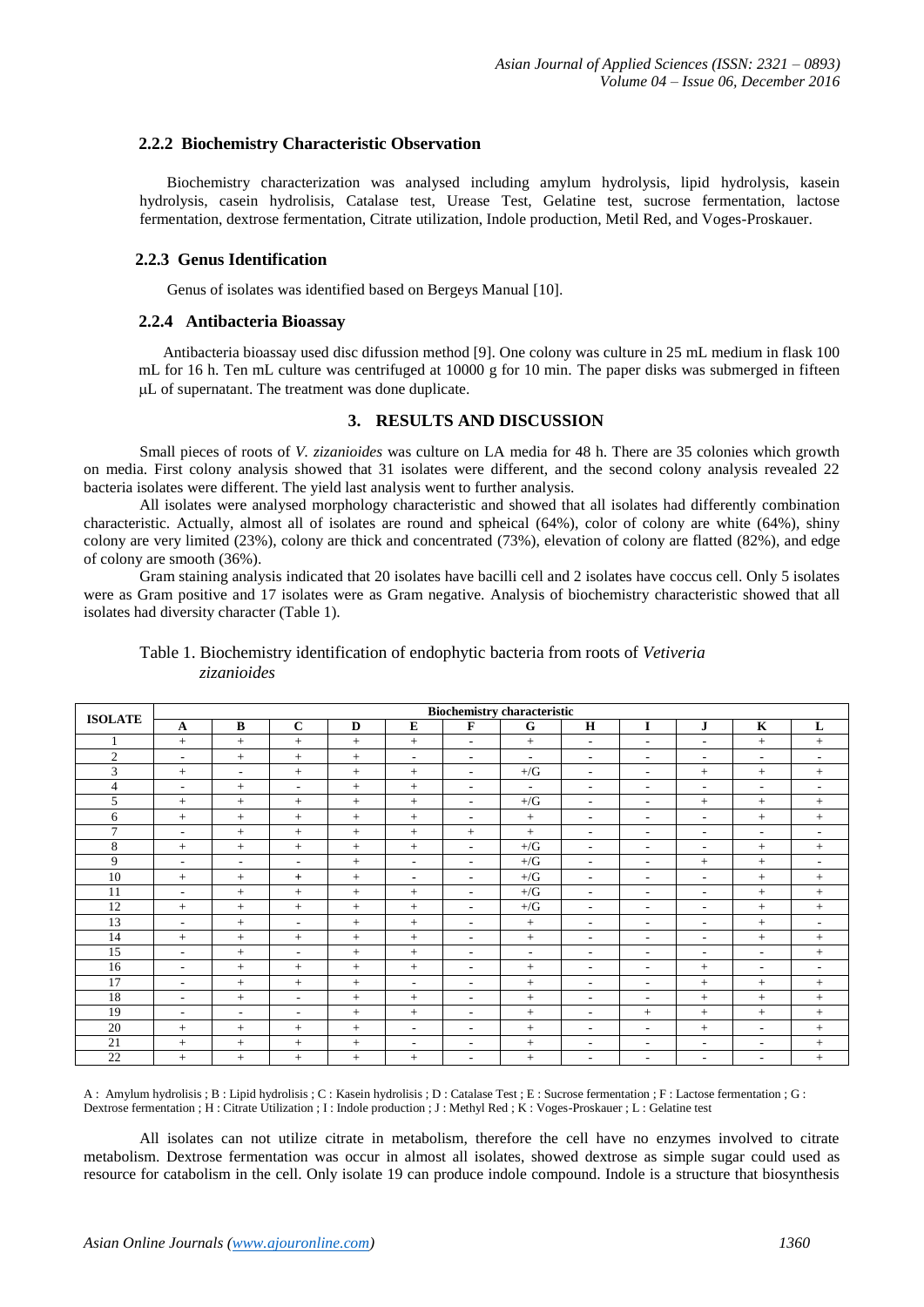through trypthophan pathway as precursor [11]. This isolate had potency as pharmacological activities. Dhani *et al*. [12], reported that indole is aromatic heterocyclic ring, consisting of a six-membered benzene ring fused to a five-membered nitrogen-containing pyrolle ring. They possess biological activities, such as anti-viral, antimicrobial, antitubercular, antiinflamantory, anticancer, antioxidant.

Catalase was possessed by all isolates isolated from roots of *V. zizanioides*. Catalase test is a very simple method, thus easy applying to bacteria identification [13]. Sixteen isolates produced gelatinase which an exoenzyme could hydrolyzed gelatine in medium. Catalase and gelatine test are generally positive in enterobacteria [14].

Almost all isolates able to hydrolize lipid. Lipid are universally present in bacteria. Lipid in bacteria categorize to a polar component (fatty acids, alk-l-enyl ether, alkyl ether, more complex fatty acids), phospholipids, glycolipid, neutral lipid, and non extractable lipid [15].

Based on analysis and genus identification to Bergey's Manual, the isolates included to diverse genus. Morphology and biochemistry characteristic was applied to identify the genus isolate. Isolate 1 is *Acidiphyllum*, isolate 5 is *Beijerinckia*, isolate 13 is *Brochotrix*, isolate 15 is *Flavobacterium*, isolate 17 is *Pseudomonas*, isolate 19 is *Rhizomonas*, isolate 20 is *Gluconobacter*. *Beijerinckia, Brochotrix*, *Pseudomonas* and *Rhizomonas* are generally living in plant root [5].

Antibacteria bioassay revealed 7 isolates capable as antibacteria to *Pseudomonas aeruginosa, Escherichia coli*  and/or *S. aureus* (Table 2). Extracelullar compound was produced to medium and could inhibited the growth of pathogen bacteria in the medium. Several kind of compound will synthesize in the bacteria cell through differently pathway.

|                        | Inhibition zone to pathogen bacteria (mm) |                |                  |          |          |                 |           |          |                  |  |
|------------------------|-------------------------------------------|----------------|------------------|----------|----------|-----------------|-----------|----------|------------------|--|
| <b>Isolates</b>        |                                           |                | P. aeruginosa    |          |          | E. coli         | S. aureus |          |                  |  |
|                        |                                           | $\overline{2}$ | $X \pm SD$       |          | 2        | $X \pm SD$      |           | 2        | $X \pm SD$       |  |
|                        | 8,5                                       | 9,5            | $9.0 \pm 0.671$  | $\Omega$ | $\theta$ | $\theta$        | $\Omega$  | $\theta$ | 0                |  |
| 5                      | 8,1                                       | 7,6            | $7,85 \pm 0,353$ | $\Omega$ | $\Omega$ | $\Omega$        | $\Omega$  | $\Omega$ | $\Omega$         |  |
| 13                     | 12,6                                      | 12,6           | $12.6 \pm 0$     | 7,8      | 6,4      | $7,1 \pm 0.98$  | $\Omega$  | $\Omega$ | $\Omega$         |  |
| 15                     | 10.4                                      | 13             | $11.7 \pm 1.83$  | 6,6      | 7        | 6,8             | $\theta$  | $\Omega$ | $\Omega$         |  |
| 17                     | $\Omega$                                  | $\Omega$       | 0                | 8,3      | 6,1      | $7.2 \pm 1.55$  | 6,1       | 6,2      | $6.15 \pm 0.07$  |  |
| 19                     | $\Omega$                                  | $\Omega$       | $\Omega$         | 6,2      | 6,5      | $6,35 \pm 0,21$ | $\Omega$  | $\Omega$ | $\theta$         |  |
| 20                     | $\Omega$                                  | $\Omega$       | 0                | $\Omega$ | $\Omega$ | $\Omega$        | 13,6      | 15,1     | $14,35 \pm 0,06$ |  |
| Kontrol                | 40                                        | 34,9           | $37,45 \pm 2,54$ | 10,8     | 9,0      | $9.9 \pm 1.27$  | 27.4      | 27,5     | $27,45 \pm 0,07$ |  |
| $(+)$                  |                                           |                |                  |          |          |                 |           |          |                  |  |
| Kontrol                | $\Omega$                                  | $\Omega$       | $\theta$         | $\Omega$ | $\theta$ | $\Omega$        | $\Omega$  | $\theta$ | $\theta$         |  |
| $\left( \cdot \right)$ |                                           |                |                  |          |          |                 |           |          |                  |  |

Table 2. Antibacteria bioassay to pathogen bacteria

They can include to secondary metabolites or peptide [16]. Capability of inhibition of supernatant to pathogen bacteria is very various. Isolates 1 and 2 can inhibit *P aeruginosa*, meanwhile isolate 13 and 15 can inhibit *P. aeruginosa* and *E coli*. Isolates 17 obstructed *E coli* and *S. aureus*. Isolates 19 inhibited *E. coli* and isolates 20 inhibited *S. aureus*. Variability inhibition capability could showed variability of biosynthesis compound.

## **4. CONCLUSION**

 Roots of *V. zizanioides* have culturable endophytic bacteria. They are 22 isolates and have variability and diversity of morphology and biochemistry characteristic. Only 7 isolates can inhibit the growth of pathogen bacteria. Isolate 15 and 17 could inhibited 2 pathogen bacteria separately.

# **5. ACKNOWLEDGMENT**

The research is done with fund provided by Hibah Bersaing, Ministry of Research Technology and Higher Education, Republic of Indonesia.

# **6. REFERENCES**

[1] Ratha M, "Screening of phytochemical and antibacterial activity of *Hemidesmus indicus* (L.) and *Vetiveria zizanoides* (L)", *European Journal of Experimental Biology*, vol. 2, no. 2, pp. 363-368. 2012.